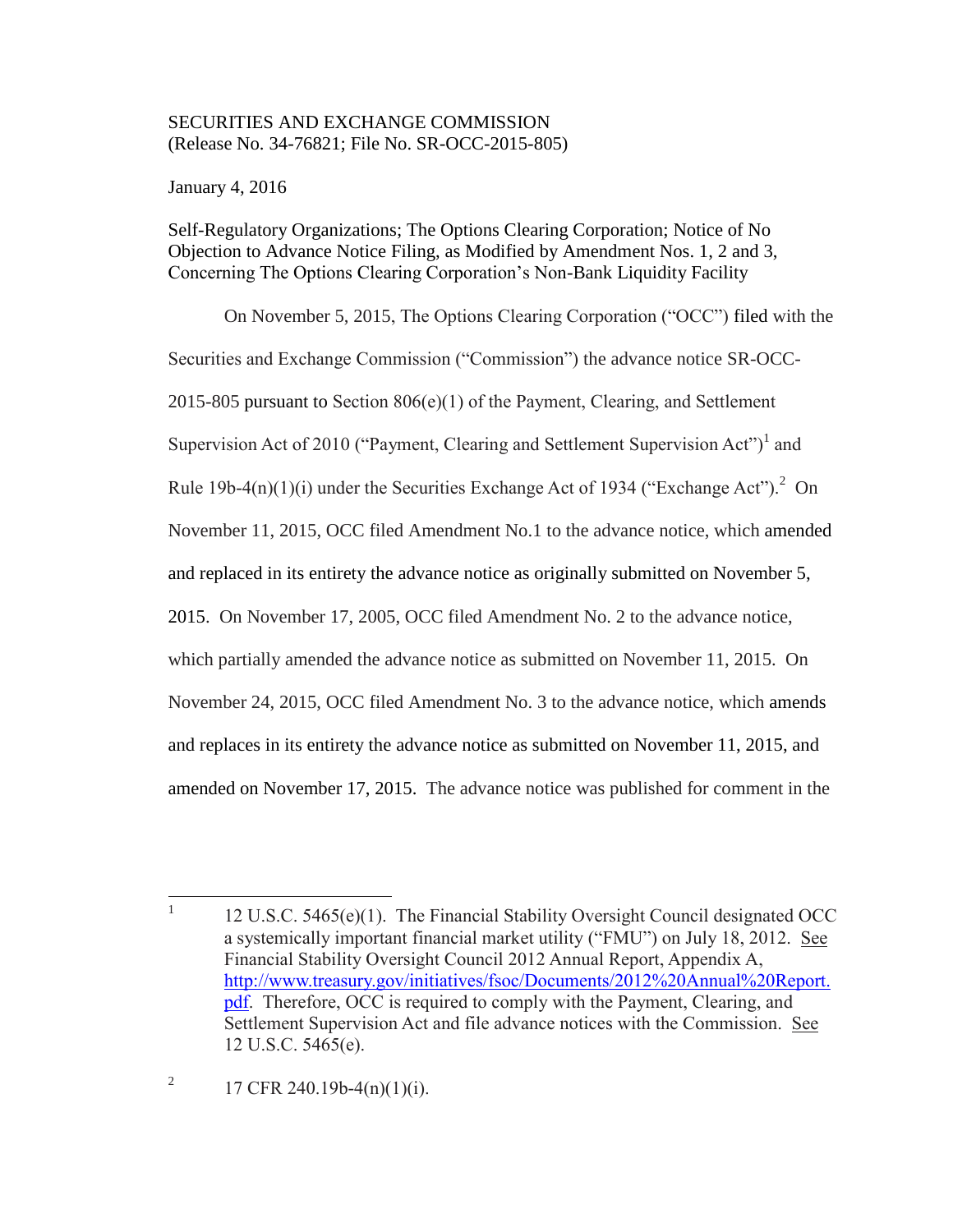Federal Register on December 18, 2015.<sup>3</sup> The Commission did not receive any comments on the advance notice publication. This publication serves as a notice that the Commission does not object to the changes set forth in the advance notice.

## I. Description of the Advance Notice

OCC filed this advance notice to renew its non-bank liquidity facility ("Non-Bank Liquidity Facility") with certain proposed changes. Specifically, OCC is proposing to: (i) extend the existing confirmation ("Existing Confirmation")<sup>4</sup> for one year under the Master Repurchase Agreement ("MRA") with the same terms and conditions; (ii) enter into a second confirmation ("Second Confirmation," and collectively with the Existing Confirmation, "Confirmations") under the MRA, also on the same terms and conditions except with a June 2016 expiration date; and (iii) maintain, between the Confirmations, an aggregate commitment amount of no less than \$1 billion and no greater than \$1.5 billion under the Non-Bank Liquidity Facility with the existing institutional investor ("Counterparty") and its agent.<sup>5</sup> According to OCC, the Second Confirmation has the

 $\frac{1}{3}$ Securities Exchange Act Release No. 76641 (December 14, 2015), 80 FR 79114 (December 18, 2015) (SR-OCC-2015-805).

<sup>4</sup> The Existing Confirmation is the original \$1 billion Master Confirmation executed under the Master Repurchase Agreement, as described in Securities Exchange Act Release No. 73979 (January 2, 2015), 80 FR 1062 (January 8, 2015) (SR-OCC-2014-809).

<sup>&</sup>lt;sup>5</sup> OCC represents that it intends for the commitment amount of the extended Existing Confirmation to be \$500 million and the commitment amount of the Second Confirmation to be \$500 million. OCC states that it will have the flexibility to change the commitment amount of each Confirmation at each renewal provided that at all times OCC would maintain the aggregate commitment level between the two Confirmations under the Non-Bank Liquidity Facility at no less than \$1 billion and no greater than \$1.5 billion. According to OCC, the MRA and any effective Confirmation(s) constitute the Non-Bank Liquidity Facility.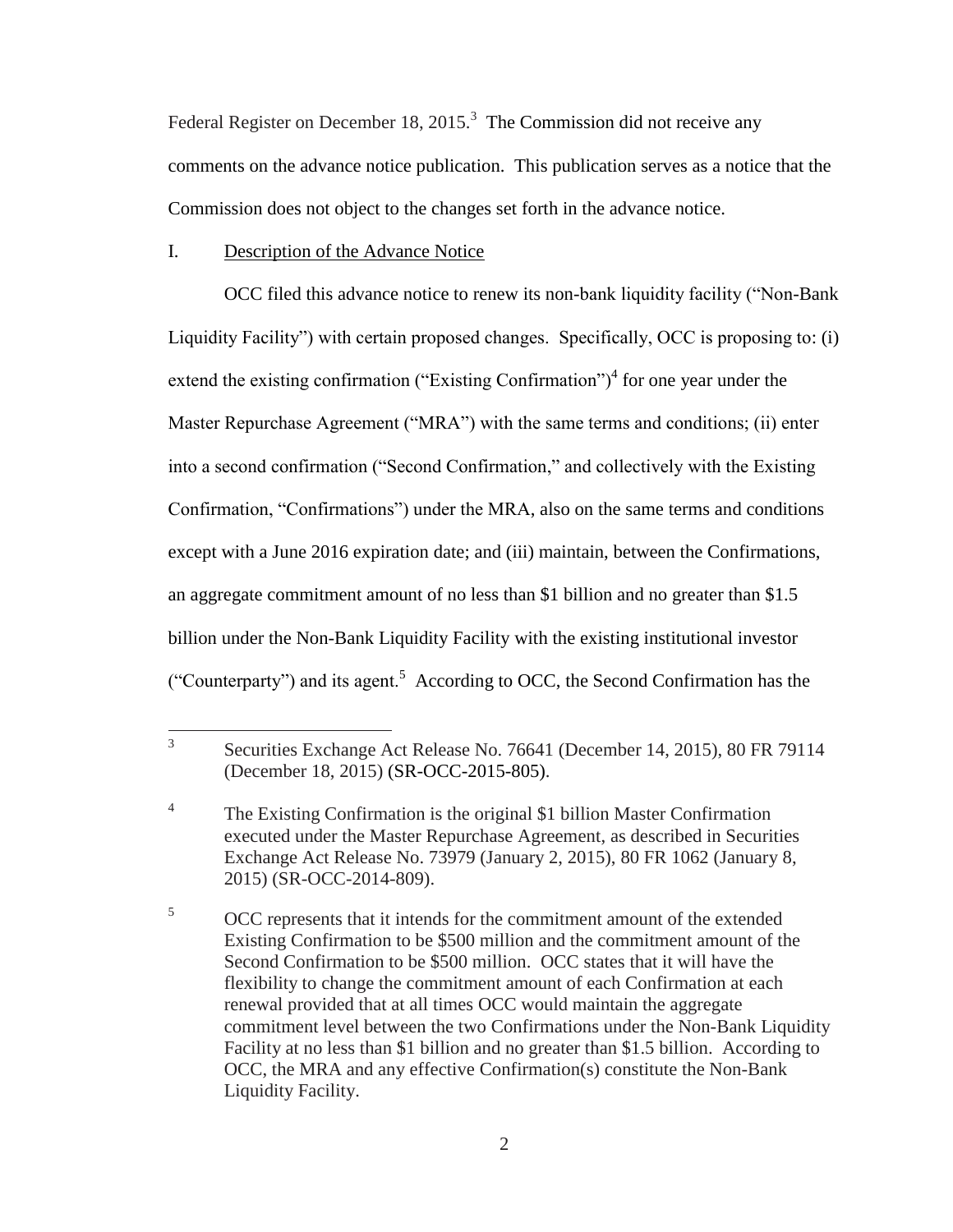same terms, conditions, operations, and mechanics as the Existing Confirmation, except for the expiration date and commitment amount.

OCC also has requested that the Commission not object to its proposal to renew the Existing Confirmation and the Second Confirmation annually on the same terms and conditions<sup>6</sup> with the same Counterparty without filing an advance notice, provided that there has been no negative change to the Counterparty's credit profile or the Counterparty has not experienced a material adverse change (as defined below) since entering into the Confirmations or the latest renewal of the either Confirmation, whichever is later.

#### *Background*

OCC's overall liquidity plan includes access to a diverse set of liquidity funding sources, which include bank borrowing arrangements (i.e., OCC's syndicated credit facility<sup>7</sup>) and the Non-Bank Liquidity Facility. OCC states that the Non-Bank Liquidity Facility is designed to reduce the concentration of OCC's counterparty exposure in its overall liquidity plan by diversifying its lender base among banks and non-bank, nonclearing member institutional investors, such as pension funds or insurance companies.

The currently-approved Non-Bank Liquidity Facility is comprised of two parts: the MRA and the Existing Confirmation, which contains certain individualized terms and conditions of transactions executed between OCC, an institutional investor and its agent. The MRA is structured like a typical repurchase arrangement in which the buyer (i.e., the

 $\frac{1}{6}$ For the purposes of clarity, OCC states that it will not consider changes to the costs of entering into a Confirmation, or the rate of a transaction permitted under a Confirmation, to be a change to a term or condition that will require the filing of a subsequent advance notice filing provide that such costs or rate is at the then prevailing market rate.

<sup>7</sup> See Securities Exchange Act Release No. 76062 (October 1, 2015), 80 FR 64028 (October 22, 2015) (SR-OCC-2015-803).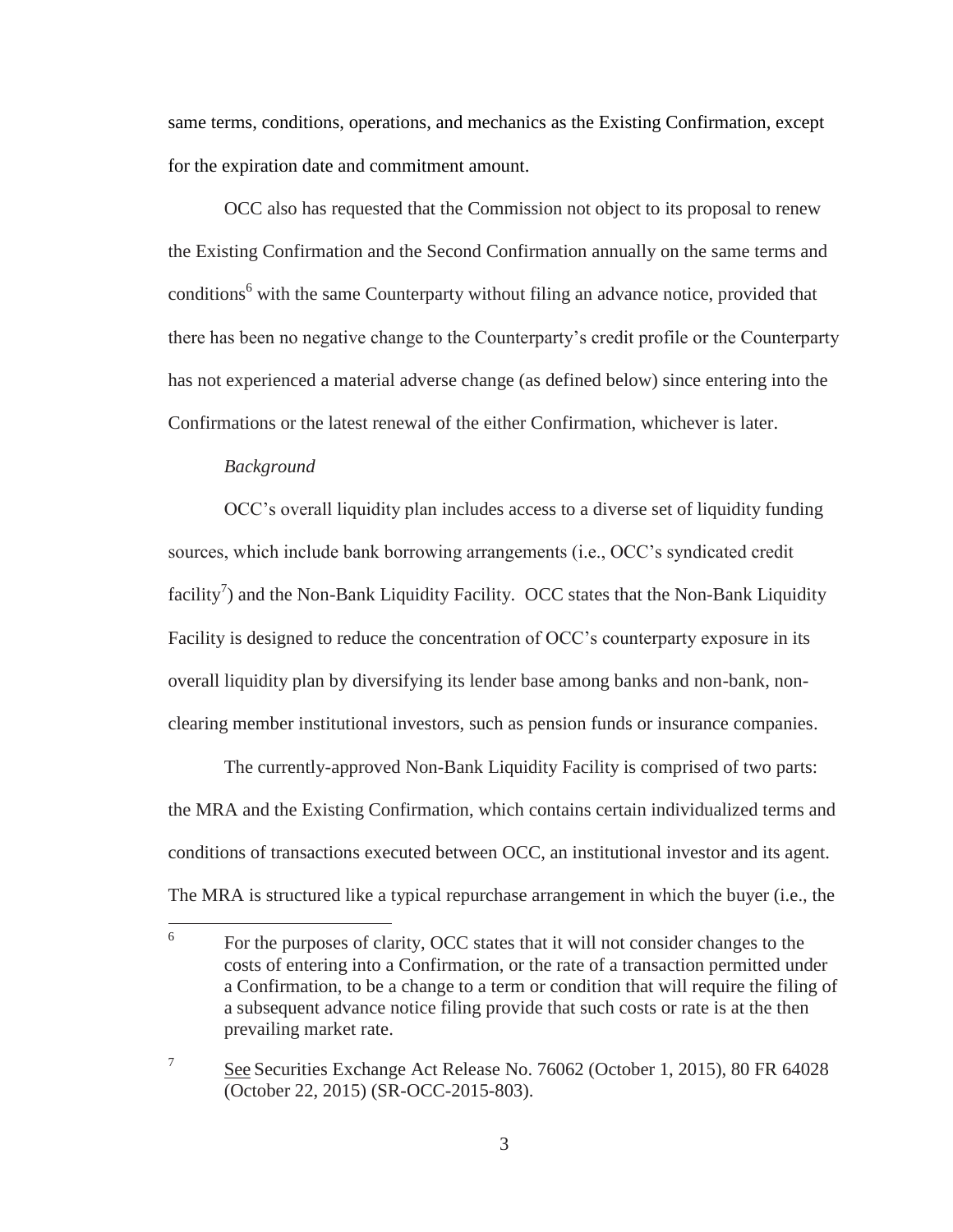Counterparty) purchases from OCC, from time to time, United States government securities ("Eligible Securities").<sup>8</sup>

Under the arrangement, OCC, as the seller, transfers Eligible Securities to the buyer in exchange for a payment by the buyer to OCC in immediately available funds ("Purchase Price"). The buyer will simultaneously agree to transfer the purchased securities back to OCC at a specified later date ("Repurchase Date") or on OCC's demand against the transfer of funds by OCC to the buyer in an amount equal to the outstanding Purchase Price plus the accrued and unpaid price differential (together, "Repurchase Price"), which is the interest component of the Repurchase Price.

The Confirmations establish tailored provisions of the actual repurchase transactions permitted under the MRA. OCC provides that, by entering into the Confirmation, the Counterparty is obligated to enter repurchase transactions even if OCC experiences a material adverse change,  $\degree$  to make funds available to OCC within 60 minutes of OCC's delivery of eligible securities, and to not rehypothecate purchased securities.<sup>10</sup> The Confirmations also set forth the terms and maximum dollar amounts of the transaction permitted under the MRA.

<sup>8</sup> <sup>8</sup> OCC states that it will use United States government securities that are included in clearing fund contributions by clearing members and margin deposits of any clearing member that has been suspended by OCC for the repurchase arrangements. Article VIII, Section 5(e) of OCC's By-Laws and OCC Rule 1104(b) authorize OCC to obtain funds from third parties through securities repurchases using these sources. The officers who may exercise this authority include the Executive Chairman and the President.

<sup>&</sup>lt;sup>9</sup> OCC represents that, in this context, a "material adverse change" is defined as a change that would have a materially adverse effect on the business or financial condition of a company.

<sup>&</sup>lt;sup>10</sup> See Securities Exchange Act Release No. 73979 (January 2, 2015), 80 FR 1062 (January 8, 2015) (SR-OCC-2014-809).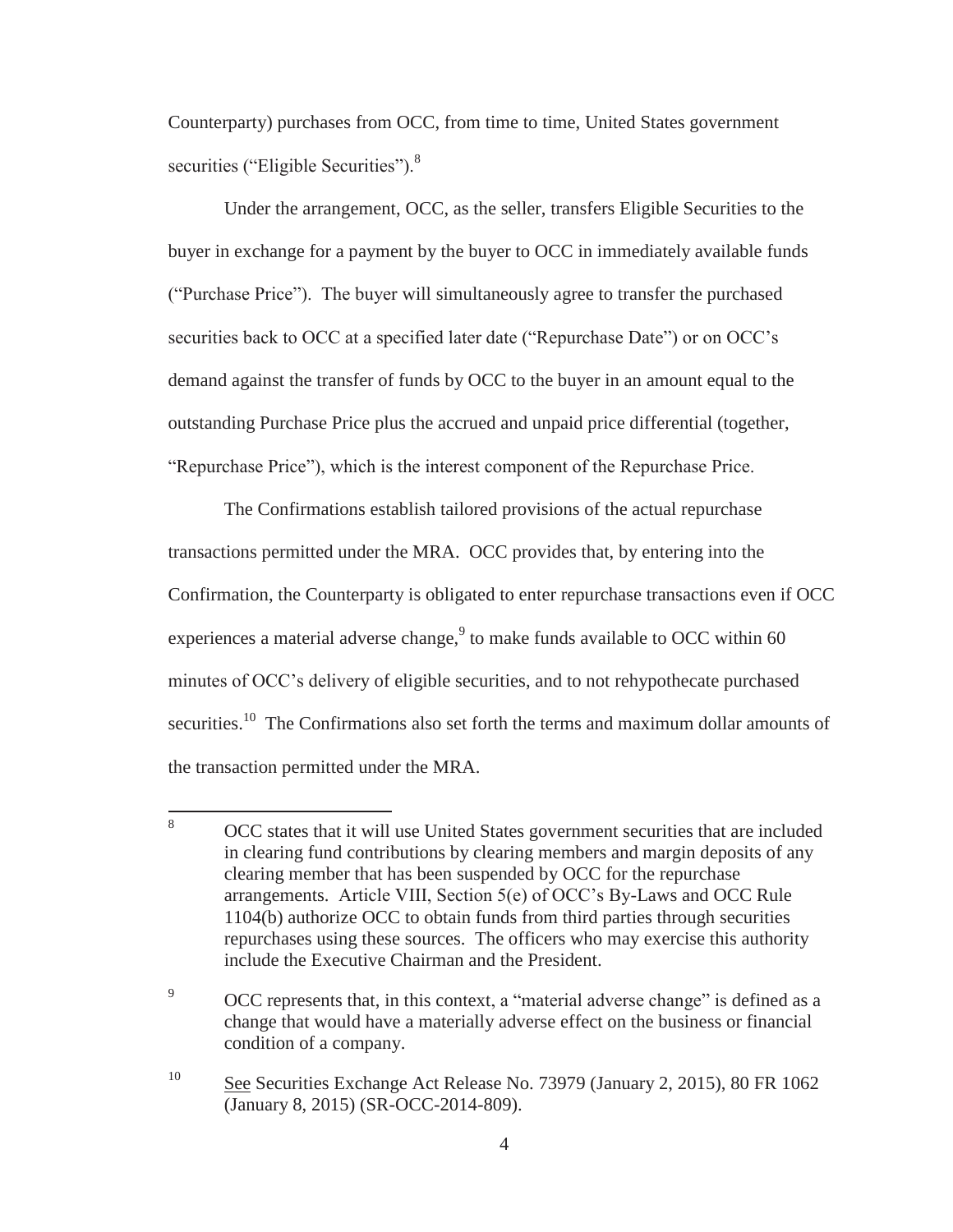#### *Extension of the Existing Confirmation*

To provide continued access to liquidity resources, OCC proposes to extend the Existing Confirmation under the Non-Bank Liquidity Facility. OCC represents that the extended Existing Confirmation will have the same terms, conditions, operations, and mechanics as the Existing Confirmation entered into under the Non-Bank Liquidity Facility, but for the expiration date, which will be January 2017, and the commitment amount, which will be \$500 million.

According to OCC, the extended Existing Confirmation will continue to state that OCC is entitled to receive funds from the Non-Bank Liquidity Facility within 60 minutes of requesting such monies and delivering eligible securities. OCC also states that the buyer will not be able to rehypothocate eligible securities sold to it in a Non-Bank Liquidity Facility transaction, and OCC will be able to substitute eligible securities held by the buyer. Additionally, OCC represents that it will have early termination rights for any transaction entered into under the Non-Bank Liquidity Facility as well as have additional protections in the case of "material adverse changes" to OCC. For example, OCC states that it will require that material adverse changes to OCC, such as the failure of a clearing member, will not be deemed a default event. OCC believes this provision is important because it provides OCC with certainty of funding, even in adverse or difficult market conditions. According to OCC, this commitment to provide funding will be a key distinction from ordinary repurchase arrangements and a key requirement for OCC.

## *Second Confirmation*

OCC proposes to enter into the Second Confirmation that will permit transactions of up to \$500 million and will expire in June 2016. According to OCC, the Second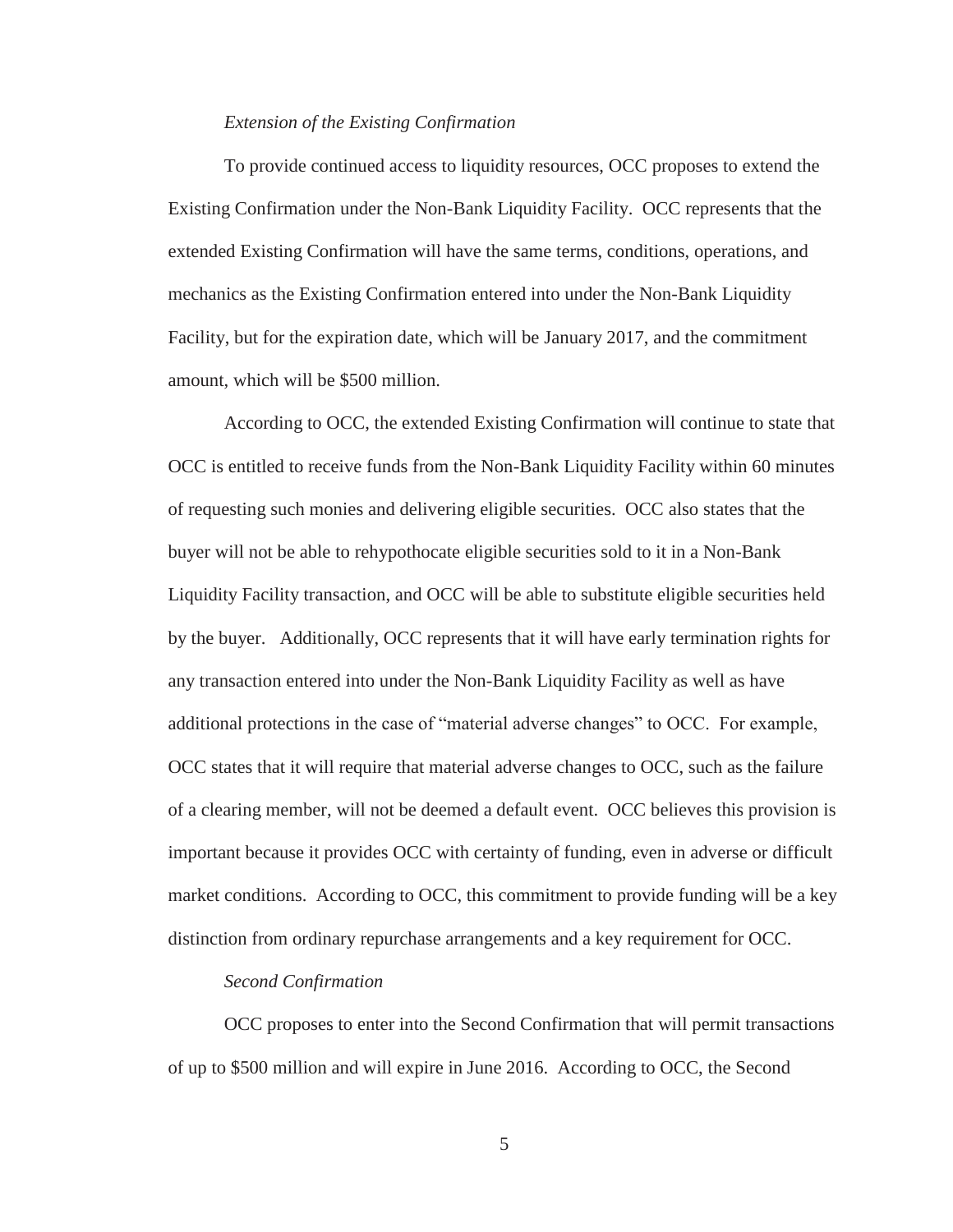Confirmation will have the same terms, conditions, operations, and mechanics as the Existing Confirmation of the Non-Bank Liquidity Facility, but for the commitment amount and the term.

OCC believes that the Second Confirmation, with a June 2016 expiration date, will help ensure continued access to a minimum amount of liquidity to OCC by staggering the expiration of the committed liquidity funding sources. OCC's current committed liquidity funding sources, which are its syndicated credit facility<sup>11</sup> and the Existing Confirmation, currently expire each year in October and January, respectively. OCC believes that staggering the expiration dates of Confirmations under the Non-Bank Liquidity Facility in relationship to each other and in relationship to the other liquidity funding source in OCC's overall liquidity plan will mitigate the risk of a precipitous decrease in OCC's access to liquidity as a result of a an unsuccessful renewal of any one funding source.

#### *Aggregate Commitment Amount under the Non-Bank Liquidity Facility*

OCC's current aggregate committed funding available under its Non-Bank Liquidity Facility (\$1.0 billion) and its bank syndicated credit facility (\$2.0 billion) is \$3.0 billion. OCC proposes to maintain the aggregate commitment amount under the Non-Bank Liquidity Facility at no lower than \$1.0 billion and no higher than \$1.5 billion, so that the aggregate total funding available is between \$3.0 billion and \$3.5 billion. OCC believes that this will provide it with the flexibility to: (i) react to shifting liquidity needs in a swift manner within funding parameters approved by the Commission, and (ii) reallocate the amount of funding available under the Confirmations at the time either of

11

See Securities Exchange Act Release No. 76062 (October 1, 2015), 80 FR 64028 (October 22, 2015) (SR-OCC-2015-803).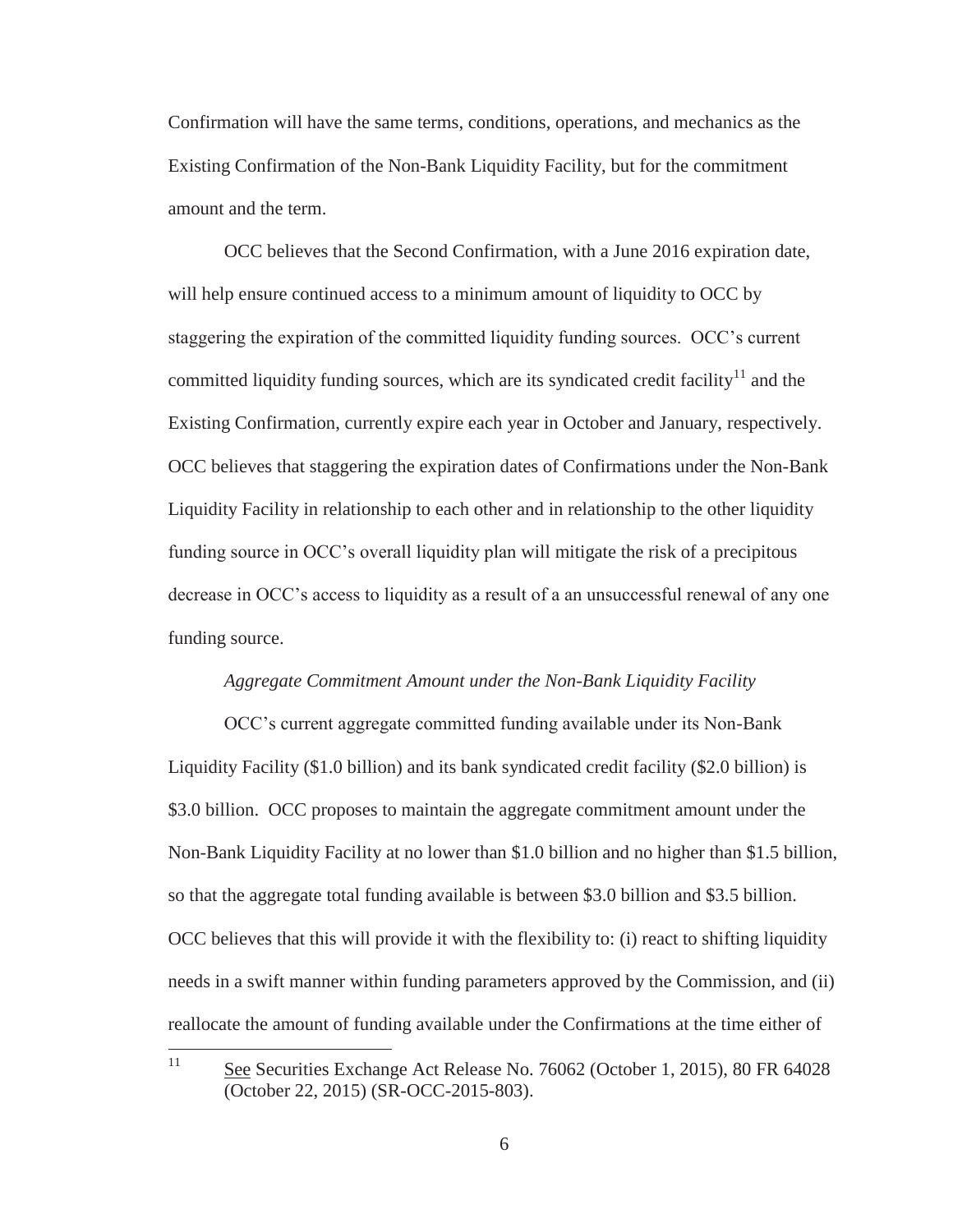the Confirmations is to be renewed to manage liquidity needs and enhance its ability to ensure continual liquidity resources.

OCC states that it will continue to evaluate the aggregate commitment amount of the Non-Bank Liquidity Facility so that OCC's available liquidity resources remain properly calibrated to its activities and settlement obligations, and to the extent: (i) OCC determines its liquidity needs merit funding levels below the \$1.0 billion or above the \$1.5 billion thresholds for the Non-Bank Liquidity Facility, (ii) OCC should seek to change the terms and conditions of the Non-Bank Liquidity Facility, or (iii) the Counterparty has experienced a negative change to its credit profile or a material adverse change since entering into the Confirmations or the latest renewal of the either Confirmation, OCC will submit a proposal with the Commission for approval first.

## II. Discussion and Commission Findings

Although the Payment, Clearing and Settlement Supervision Act does not specify a standard of review for an advance notice, its stated purpose is instructive.<sup>12</sup> The stated purpose is to mitigate systemic risk in the financial system and promote financial stability by, among other things, promoting uniform risk management standards for systemically important FMUs and strengthening the liquidity of systemically important FMUs.<sup>13</sup> Section  $805(a)(2)$  of the Payment, Clearing and Settlement Supervision Act<sup>14</sup> authorizes the Commission to prescribe risk management standards for the payment, clearing, and settlement activities of designated clearing entities and financial institutions engaged in

<sup>13</sup> Id.

<sup>12</sup> See 12 U.S.C. 5461(b).

 $14$  12 U.S.C. 5464(a)(2).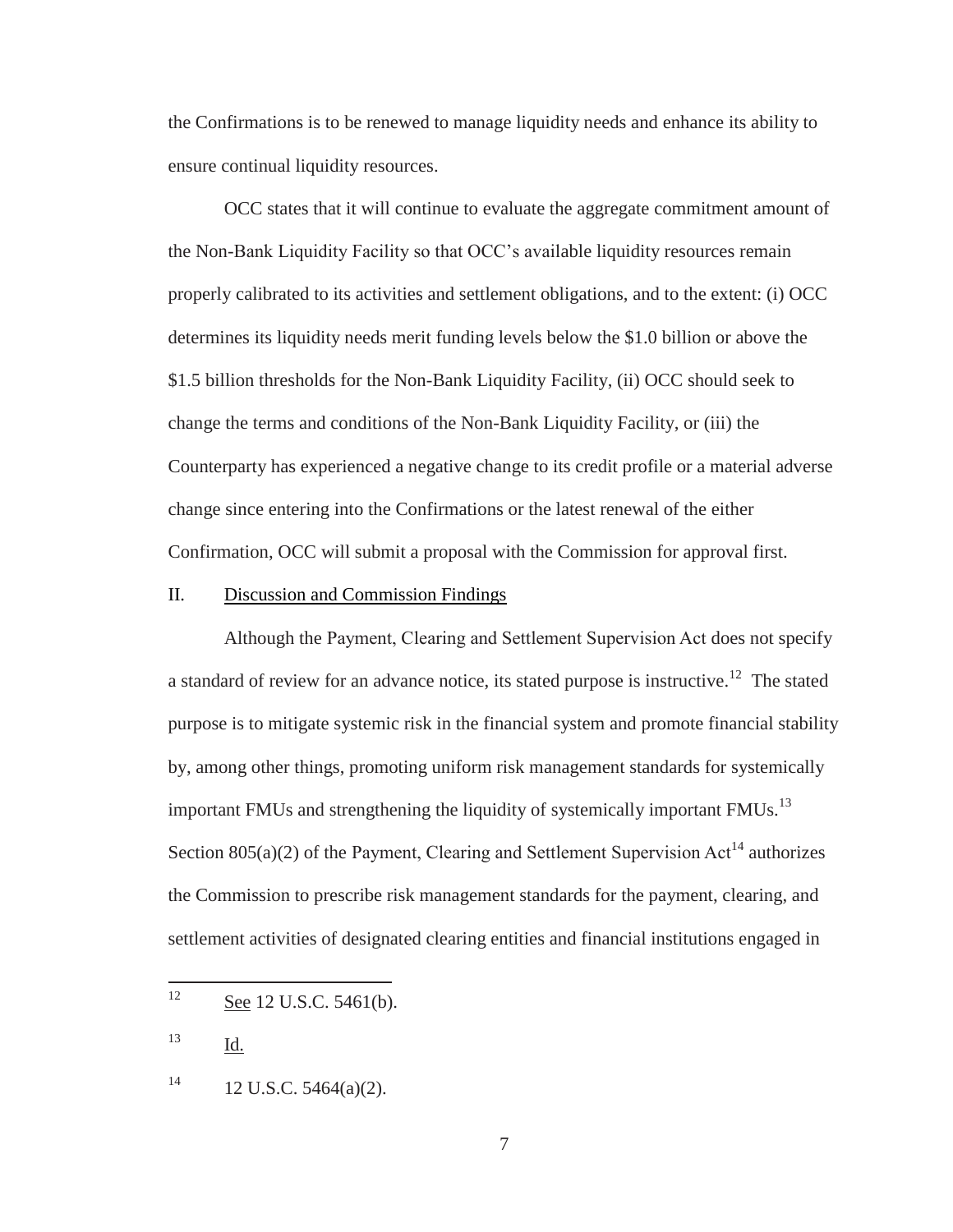designated activities for which it is the Supervisory Agency or the appropriate financial regulator. Section 805(b) of the Payment, Clearing and Settlement Supervision Act<sup>15</sup> states that the objectives and principles for the risk management standards prescribed under Section 805(a) shall be to:

- promote robust risk management;
- promote safety and soundness;
- reduce systemic risks; and
- support the stability of the broader financial system.

The Commission has adopted risk management standards under Section 805(a)(2) of the Payment, Clearing and Settlement Supervision Act<sup>16</sup> and the Exchange Act ("Clearing Agency Standards").<sup>17</sup> The Clearing Agency Standards require registered clearing agencies to establish, implement, maintain, and enforce written policies and procedures that are reasonably designed to meet certain minimum requirements for their operations and risk management practices on an ongoing basis.<sup>18</sup> Therefore, it is appropriate for the Commission to review advance notices against these Clearing Agency Standards and the objectives and principles of these risk management standards as described in Section 805(b) of the Payment, Clearing and Settlement Supervision Act.<sup>19</sup>

 $19$  12 U.S.C. 5464(b).

<sup>15</sup> 12 U.S.C. 5464(b).

 $16$  12 U.S.C. 5464(a)(2).

<sup>17</sup> See Exchange Act Rule 17Ad-22. 17 CFR 240.17Ad-22. Securities Exchange Act Release No. 68080 (October 22, 2012), 77 FR 66220 (November 2, 2012)  $(S7-08-11)$ .

<sup>18</sup> Id.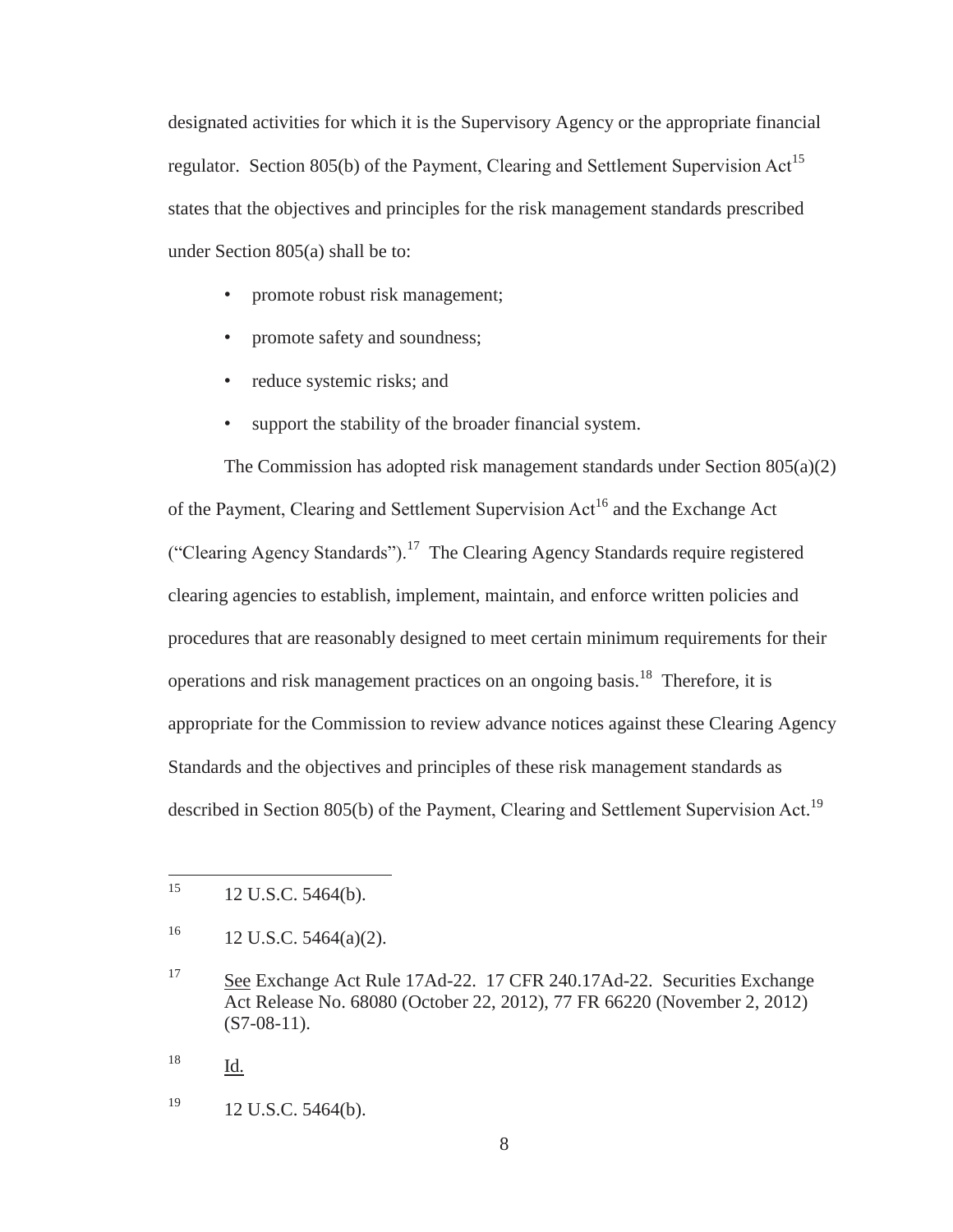The Commission believes that the proposal in the advance notice is consistent with the Clearing Agency Standards, in particular, Exchange Act Rule  $17$ Ad- $22$ (d)(11).<sup>20</sup> Exchange Act Rule  $17\text{Ad}-22\text{(d)}(11)^{21}$  requires that registered clearing agencies "establish, implement, maintain and enforce written policies and procedures reasonably designed to, as applicable . . . establish default procedures that ensure that the clearing agency can take timely action to contain losses and liquidity pressures and to continue meeting its obligations in the event of a participant default." The proposal will allow OCC to obtain short-term funds to address liquidity demands arising out of the default or suspension of a clearing member, in anticipation of a potential default or suspension of clearing members or the insolvency of a bank or another securities or commodities clearing organization. The changes should help OCC minimize losses in the event of such a default, suspension, or insolvency, by allowing it to obtain funds on extremely short notice to ensure clearance and settlement of transactions in options and other contracts without interruption. Therefore, the Commission believes that the proposal is consistent with Exchange Act Rule  $17$ Ad-22(d)(11).<sup>22</sup>

By ensuring that OCC has continued access to its Non-Bank Liquidity Facility, the Commission believes the proposal contained in the Advance Notice is consistent with the objectives and principles described in Section 805(b) of the Act,<sup>23</sup> including that it is consistent with promoting robust risk management, and promoting safety and soundness.

 $\overline{a}$ 

- <sup>22</sup> Id.
- <sup>23</sup> 12 U.S.C. 5464(b).

<sup>&</sup>lt;sup>20</sup> 17 CFR 240.17Ad-22(d)(11).

<sup>21</sup> Id.